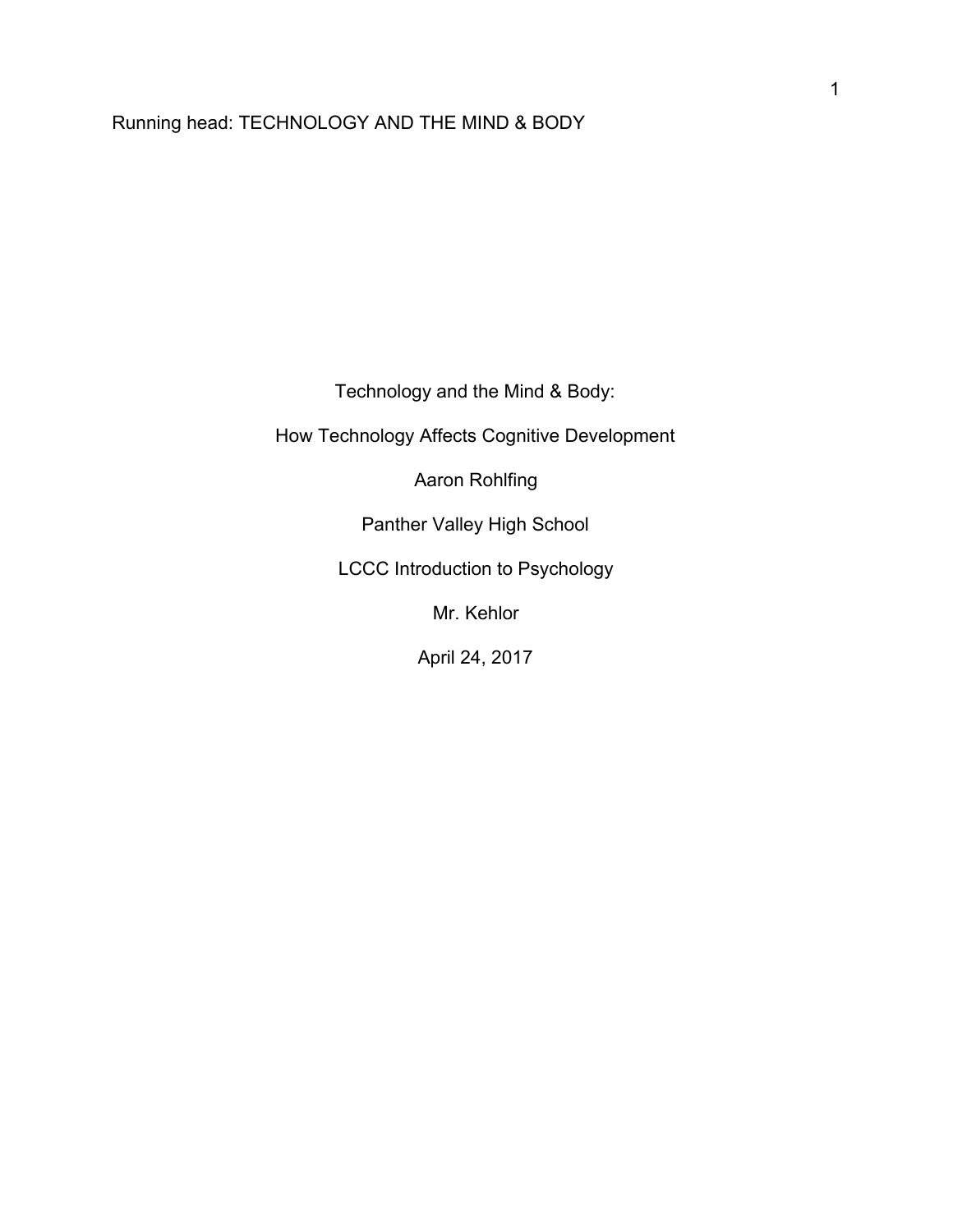#### Abstract

This paper explores the questions of how the growing use of technology, such as mobile phones and other devices, may affect people, especially children and adolescents, in terms of their physical body and cognitive mind. A growing number of adults, teens, and even children are gaining access to devices, which is pushing health organizations to conduct research and studies based around these factors. One such study is known as the Study of Cognition, Adolescents and Mobile Phones, or SCAMP, in which several thousand students in London are being tested at grade seven, and later in grade nine, to determine the effect mobile phone use has on cognitive and other abilities. COSMOS, otherwise regarded as the Research Initiative on Health and Mobile Telecommunications, is another study underway that is looking at the relation between mobile phone use and health. Overall, there is some evidence that suggests constant use of technology may result in obesity, or developing certain learning or behavioral disorders. However, there is currently no concrete evidence that technology use directly impacts the cognitive brain and mind.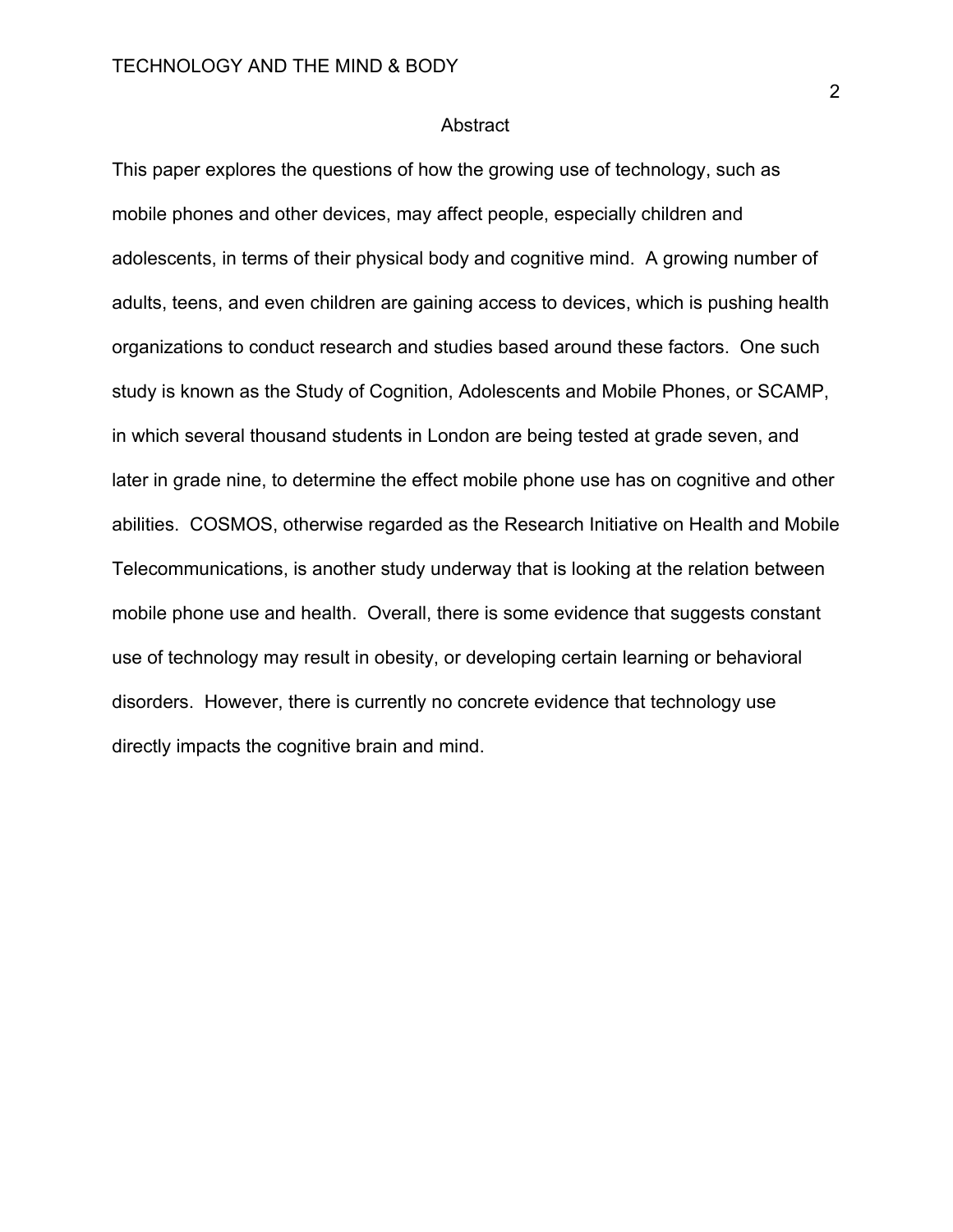As the times change, and years go by, different aspects of the world around us tend to develop and progress more than the rest. Each century is typically defined as being the 'age of 'something,'' where that thing takes the world by storm with its involvement in each and every facet of life including everyday use, manufacturing, scientific development, and world growth.

The Stone Age was a broad prehistoric period during which stone was widely used to make implements with an edge, a point, or a percussion surface (wikipedia.com,  $2017$ ).<sup>1</sup> The period lasted roughly 3.4 million years, and ended right around 5000 BCE with the advent of metalworking. The 16th century, or the 1500s, is regarded by historians as the century in which the rise of the West occurred (wikipedia.com, 2017).<sup>2</sup> During the 18th century, or the 1700s, the Enlightenment culminated in the French and American revolutions, while philosophy and science increased in prominence, and philosophers dreamed of a brighter age (wikipedia.com, 2017). $3$  The Industrial Revolution was the transition to new manufacturing processes in the period from the mid 1700s to the mid 1800s. This transition included going from hand production methods to machines, new chemical manufacturing and iron production processes, improved efficiency of water power, the increasing use of steam power, the development of machine tools, and the rise of the factory system (wikipedia.com, 2017).<sup>4</sup>

The Information Age, also known as the Computer Age, Digital Age, or New Media Age, is a period in human history characterized by the shift from traditional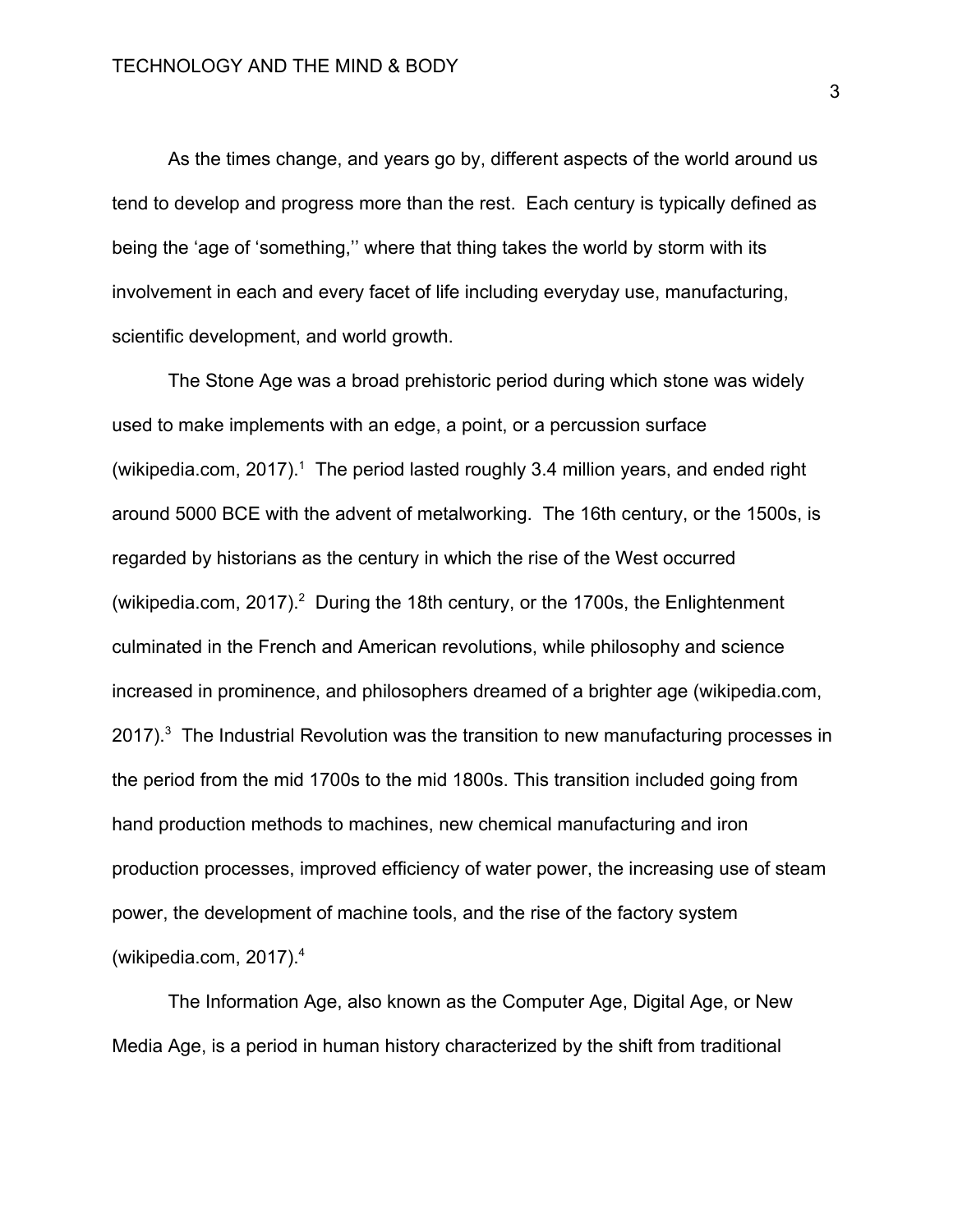industry that the Industrial Revolution brought through industrialization, to an economy based on information computerization. The onset of the Information Age is associated with the Digital Revolution, just as the Industrial Revolution marked the onset of the Industrial Age. The definition of what digital means, or what information means, continues to change over time as new technologies, user devices, methods of interaction with other humans and devices enter the domain of research, development and market launch (wikipedia.com, 2017).<sup>5</sup>

As with any new developments in the world, there are both positives and negatives of what is taking place and being produced. In the case of the Information Age, the questions are mainly focused on whether constantly being surrounded by technology is good for a person's health, especially with their brain and cognitive development. People today are surrounded by more electronic devices than ever before. Someone could be sitting on the couch watching a television show on their new flat screen, which is hooked up to a cable line, a Blue Ray DVD player, an Apple TV device, an Amazon Fire Stick, and several speakers. Another person could be sitting in a media room in front of a television that is wired to an Xbox One, a Playstation 4, an Xbox 360, a Playstation 3, a Wii, cable, and speakers. Someone else could be in the library listening to music on their iPod while browsing their smartphone for media, looking at their tablet for research, and typing on a computer. There are endless possibilities and situations where someone is carrying, near, looking at, or hooked up to upwards of four or five electronic devices. And, the scary part is, the amount will continue to grow. New augmented reality devices are in the works that will allow us to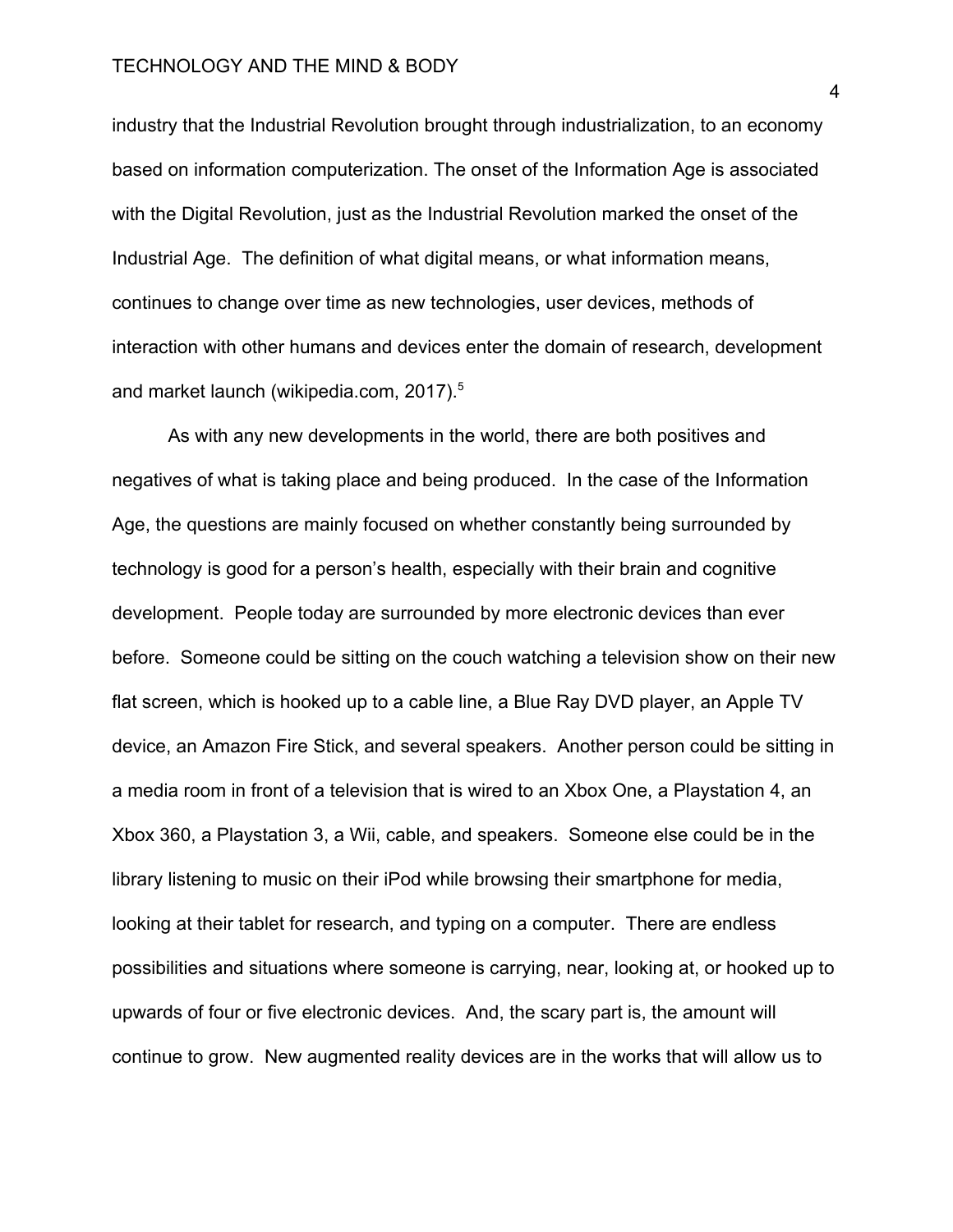see a virtual image of the world over what we already see. Gadgets such as wearable glasses or even implanted chips will make the virtual world as realistic as possible. With all of this technology that is coming to fruition, there is a question of whether it is safe to be in the presence of so many devices, and if they will cause harm to the brain and cognitive development.

The debate over whether the use of digital technology found in smartphones and other devices has an effect on brain development in children, teens, and adolescents has been an ongoing concern of parents and educators. Despite scientific uncertainties, studies can only benefit in finding the truth about these issues. On average, children are 12.1 [years of age] when they receive their first mobile device (growingwireless.com, 2017).<sup>6</sup> Surprisingly, studies effect even babies and toddlers, since 38% of children two years old and younger have used a mobile device for media. However, researchers warned that using a tablet or smartphone to divert a child's attention could be detrimental to 'their social-emotional development' (Walters, 2015).<sup>7</sup> 88% of teenagers ages 13 to 17 have or have access to a cell phone, while 91% have access to the internet on a cell phone, tablet, or other mobile device. 51% of high schoolers carry a smartphone with them everyday, compared to 28% of middle schoolers.

With the widespread use of this technology, the question remains whether the use of such phones can lead to long term cognitive effects that impact language development skills, memory capability and maintaining focus on tasks at hand (Glatter, 2014).<sup>8</sup> There is ongoing research, known as the Study of Cognition, Adolescents and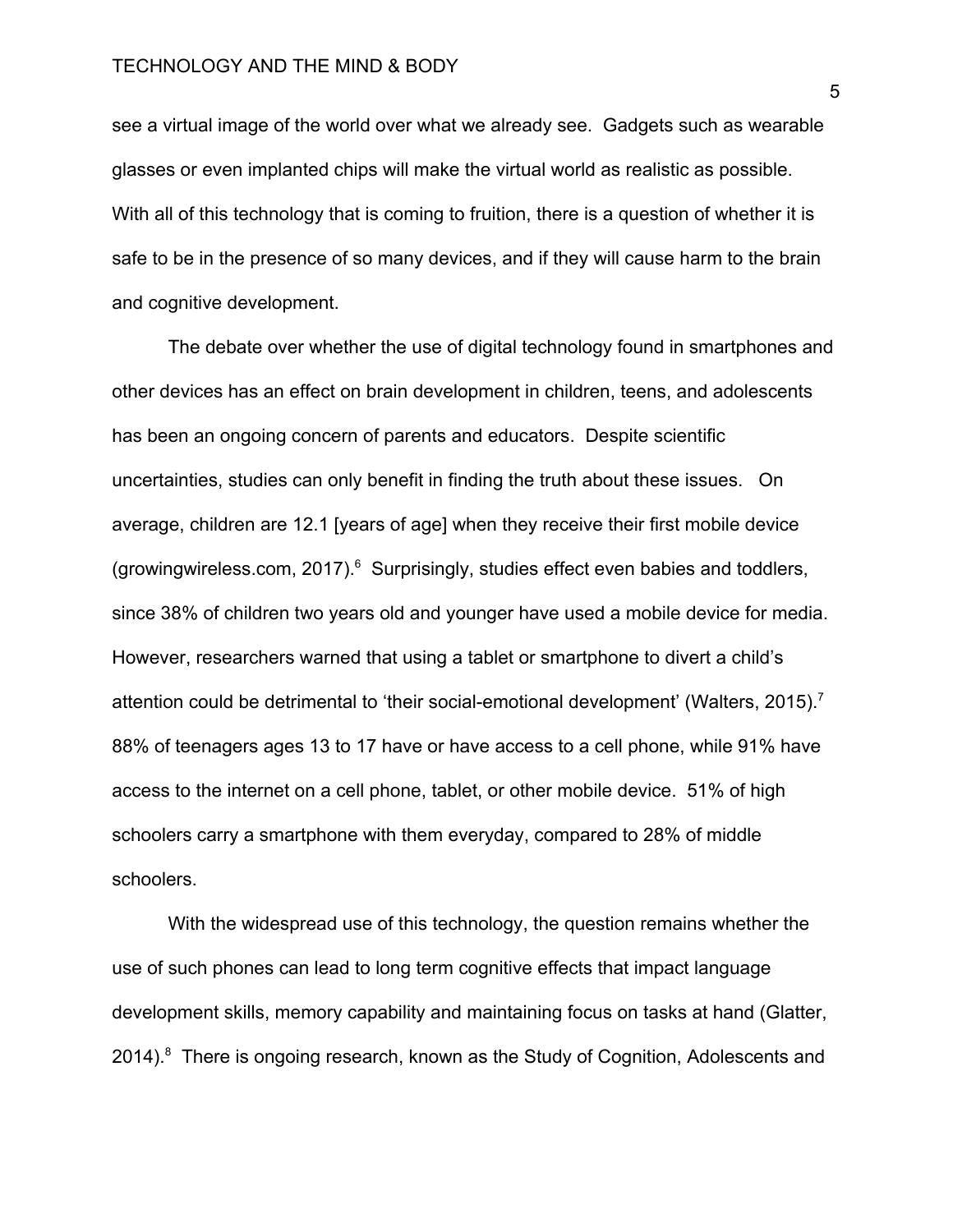Mobile Phones (SCAMP), and being conducted by the Department of Epidemiology and Biostatistics at Imperial College London, which is looking at 2,500 seventh grade students in 160 schools throughout London. This is, in fact, the largest investigation regarding the relationship of cellphone or smartphone use on the developing brains of teens. The aim of this study is to investigate whether children's use of mobile phones and/or other technologies that use radio waves e.g. portable landline phones and wireless internet, might affect their cognitive or behavioural development e.g. attention, memory, language understanding (scampstudy.org, 2017).<sup>9</sup> Being a participant in the study involves undertaking a computerised school assessment (including cognitive tasks e.g. attention, memory, and questions on mobile phone use and lifestyle) (scampstudy.org, 2017).<sup>10</sup> Furthermore, all pupils will repeat this in-class assessment when they are in year 9. This will allow the researchers to look at changing exposures to mobile phones and other wireless technologies, and assess children's cognitive and behavioural development over time in relation to these changes (scampstudy.org,  $2017$ ).<sup>11</sup> This study is important because scientists remain uncertain as to whether the brains of children or adolescents might be more vulnerable than adults to exposure to radio waves emitted from electronic devices, specifically mobile phones and other wireless technologies. This research will improve understanding of children's radiofrequency exposures and whether there are any possible health effects linked to exposure. Specific ways to reduce exposure levels may be identified to provide targeted advice to parents and children as needed (scampstudy.org, 2017).<sup>12</sup> The Stewart Report (IEGMP, 2000) concluded that: '...children may be more vulnerable because of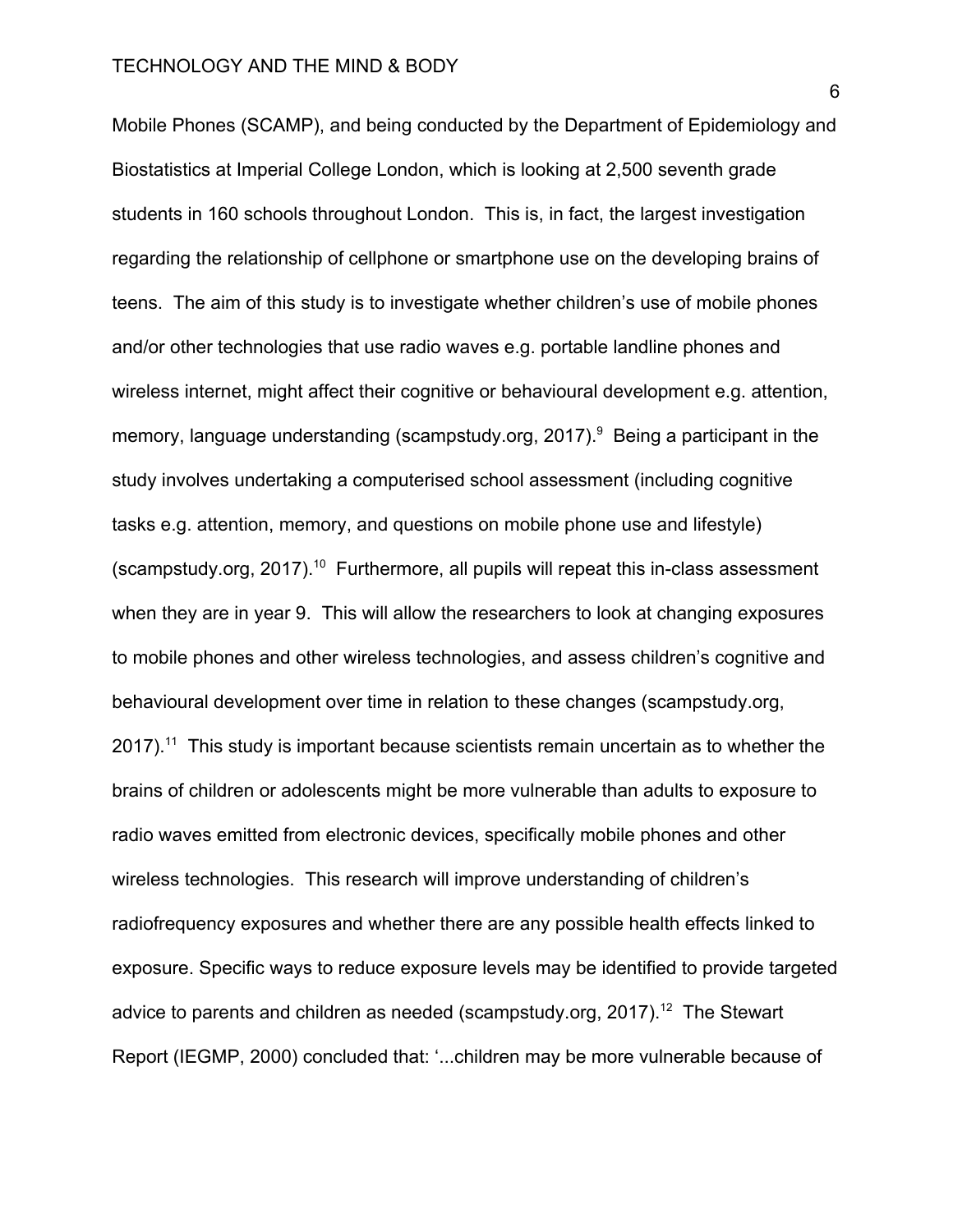their developing nervous system, the greater absorption of energy in the tissues of the head, and a longer lifetime of exposure' (scampstudy.org, 2017).<sup>13</sup>

Furthermore, a subset of the main Study of Cognition, Adolescents and Mobile Phones is also underway, known as the SCAMP Bio-zone. This study is only being done in a small portion of the schools in the normal SCAMP test, and goes more in-depth than a simple online test. What it does is take urine and saliva samples and other measurements from the students in order to get more accurate depiction of the individual's body. This includes the amount of passive smoke the child is exposed to, measured in a substance called cotinine. The Bio-zone also tests the child's stage of puberty, by measuring the levels of hormones, and estimates stress levels by determining the level of cortisol. All of this information creates a more complete image of the child, as they are all known to be related to cognition, lifestyle, and mobile phone use. It more accurately assesses the effects of phone and wireless technology use on the children's cognitive function and behavioral outcomes. As of right now, all phases of the SCAMP study are still under development, and there has not been any published results available to the public.

COSMOS is another study underway that is looking at the relation between mobile phone use and health. It is also known as the Research Initiative on Health and Mobile Telecommunications. The COSMOS study aims to carry out long term health monitoring (twenty to thirty years) of a large group of people (anywhere between 100,000 and 250,000 participants to identify health issues related to long term phone use. An international committee of experts chaired by Sir William Stewart in London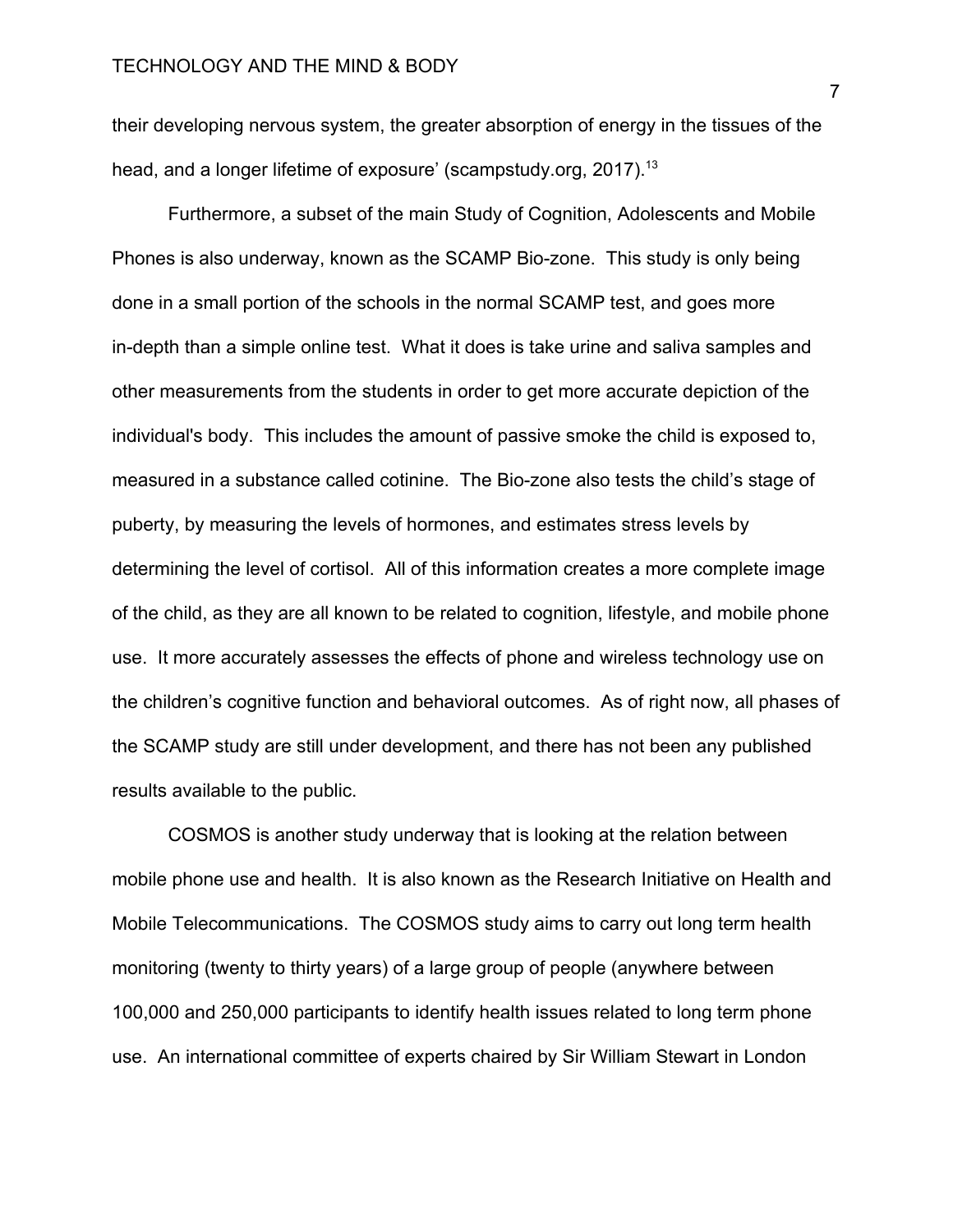announced the new research initiative, to be funded cooperatively with £7.4 million by the cell phone industry and U.K. government. The goal is to explore biological effects of radio-frequency EMF (bems.org, 2014).<sup>14</sup> COSMOS is being conducted in six European countries - United Kingdom, Denmark, Sweden, Finland, the Netherlands, and France and is investigating the possible health effects of long-term use of wireless technologies. The first fifteen projects which received funding were set to address five major research areas, improved dosimetry, epidemiologic and human volunteer studies, effects on brain function, impact (if any) of pulsed signals, possible health impact of changes in cell or sub-cellular function (bems.org, 2014).<sup>15</sup> One of these projects consisted of a case-control study of risk of brain tumors and acoustic neuroma in relation to use of mobile phones in southeast England, conducted by Anthony J. Swedlow, of the Institute of Cancer Research. There was a United Kingdom case-control study of adult brain tumors, a case-control study of risk of leukemia in relation to mobile phones, and a study of mobile cellular communication and cognitive functioning. These assignments were led by R. Cartwright of the Institute of Epidemiology, Anthony J. Swedlow of the Institute of Cancer Research, and Riccardo Russo of the University of Essex, respectively. Furthermore, a study to evaluate the effects of mobile phone usage on labyrinthine function and the effect of the phone's radiation on blood pressure and brain physiology and function were also done. These were led by Linda Luxon of the National Hospital for Neurology and Neurosurgery, Anthony T. Barker of the Royal Hallamshire Hospital, and Zenon Sienkiewicz of the National Radiological Protection Board, respectively. Unlike other approaches,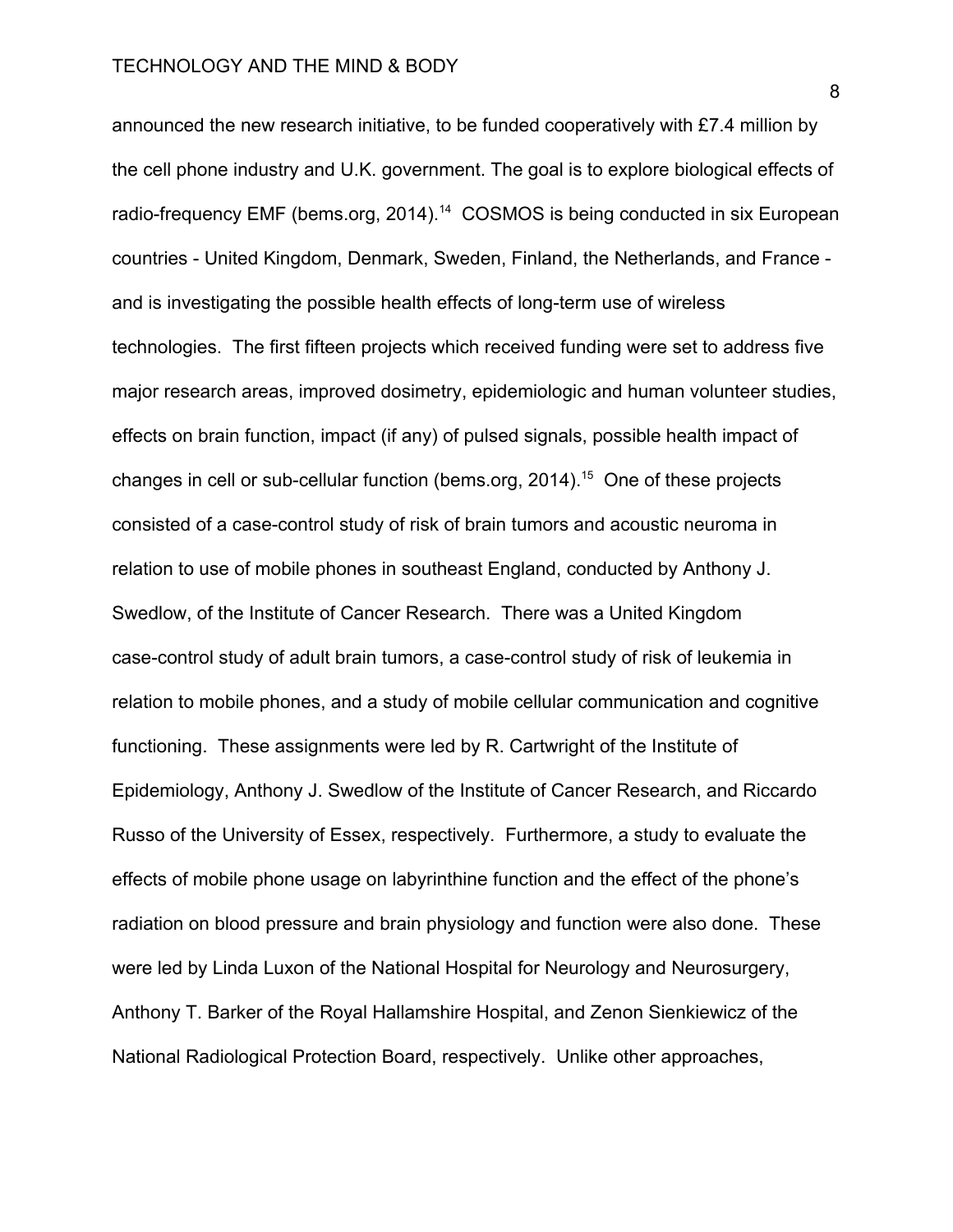COSMOS addressed a wide range of disease outcomes of importance for public health in one investigation, including neurodegenerative disease, stroke and depression which have rarely been studied; previous studies have focused on few outcomes, mainly tumours of the brain and head (Toledano, 2015).<sup>16</sup> Results suggested possible increased risks of glioma at the highest levels of mobile phone use, but interpretation was unclear and the possible health effects of long-term heavy use of mobile phones remain uncertain (Toledano, 2015).<sup>17</sup> Large long-term cohort studies have huge potential to increase understanding of environmental exposures and disease and thus improve the health of current and future generations, but require sustained investment from funders and continued involvement by participants (Tolendano, 2015).<sup>18</sup> To maximize the value of this investment and the benefit to public health….COSMOS is not only collecting data to address the question of mobile phones and health, but also has obtained extensive data on wider environmental exposures, lifestyle and demographics, so as to address a wide range of environment and health questions (Toledano, 2015).<sup>19</sup> One clear, measurable result that was concluded from the research was that the more an individual uses their phone, the greater the chance of obesity. Child obesity and diabetes are now national epidemics in both Canada and the U.S., causally related to technology overuse (Rowan, 2013). $^{20}$  Furthermore, the impact of rapidly advancing technology on the developing child has seen an increase of physical, psychological and behavioral disorders that the health and education systems are just beginning to detect, much less understand (Rowan, 2013). $^{21}$  Diagnoses of ADHD, coordination disorder, developmental delays, unintelligible speech, learning difficulties, sensory processing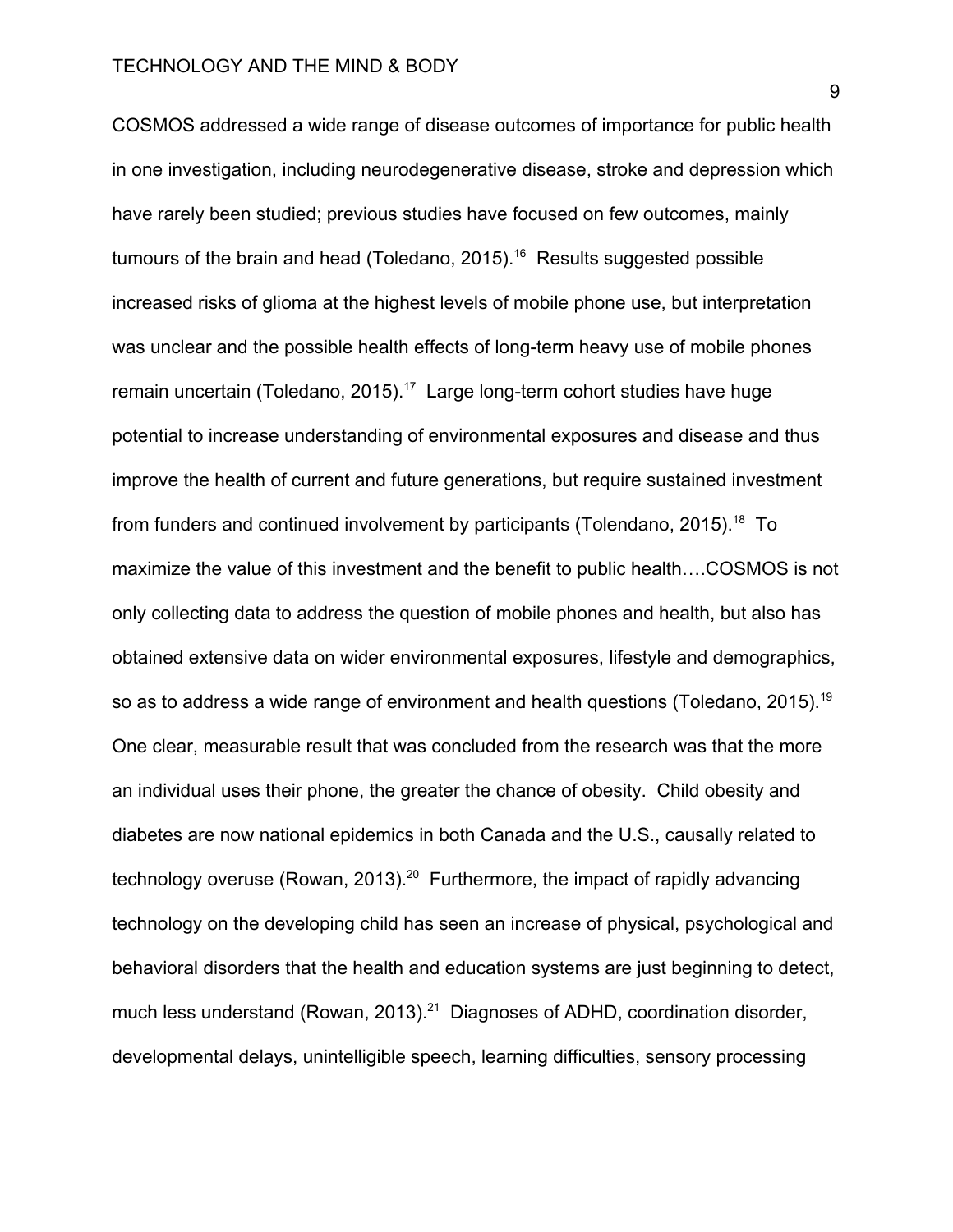disorder, anxiety, depression, and sleep disorders are associated with technology overuse, and are increasing at an alarming rate (Rowan, 2013).<sup>22</sup>

The United Kingdom government published a pamphlet called, "Mobile Phones and Base Stations: Health Advice on Using Mobile Phones." In it, they described their best advice concerning how long or how much an adolescent should be using a mobile device. They say there is no immediate need for concern when using mobile phones or having a base station in your area. This is because, despite much research, there is no convincing evidence that either will cause harm. However, individuals have only been using mobile phones widely for the last decade or so and scientists need more research to look at the situation, particularly in the long term (Mobile Phones and Base Stations, 2011).<sup>23</sup> However, they do express a bit of concern, as the leaflet goes on to say that the body and nervous system are still developing into the teenage years. Therefore, as a precaution, the UK Chief Medical Officers advise that children and young people under 16 should be encouraged to use mobile phones for essential purposes only, and to keep calls short (Mobile Phones and Base Stations, 2011).<sup>24</sup> Children's developing sensory, motor, and attachment systems have biologically not evolved to accommodate this sedentary, yet frenzied and chaotic nature of today's technology (Rowan, 2013).<sup>25</sup> There is a concern that radio waves from phone towers and antennas can lead to cancer. However, the UK Mobile Telecommunications and Health Research programme reported in 2007 that no association was found between mobile phone use of less than ten years and cancers of the brain and nervous system. However, as the situation for long-term exposures is less clear, the HPA continues to monitor the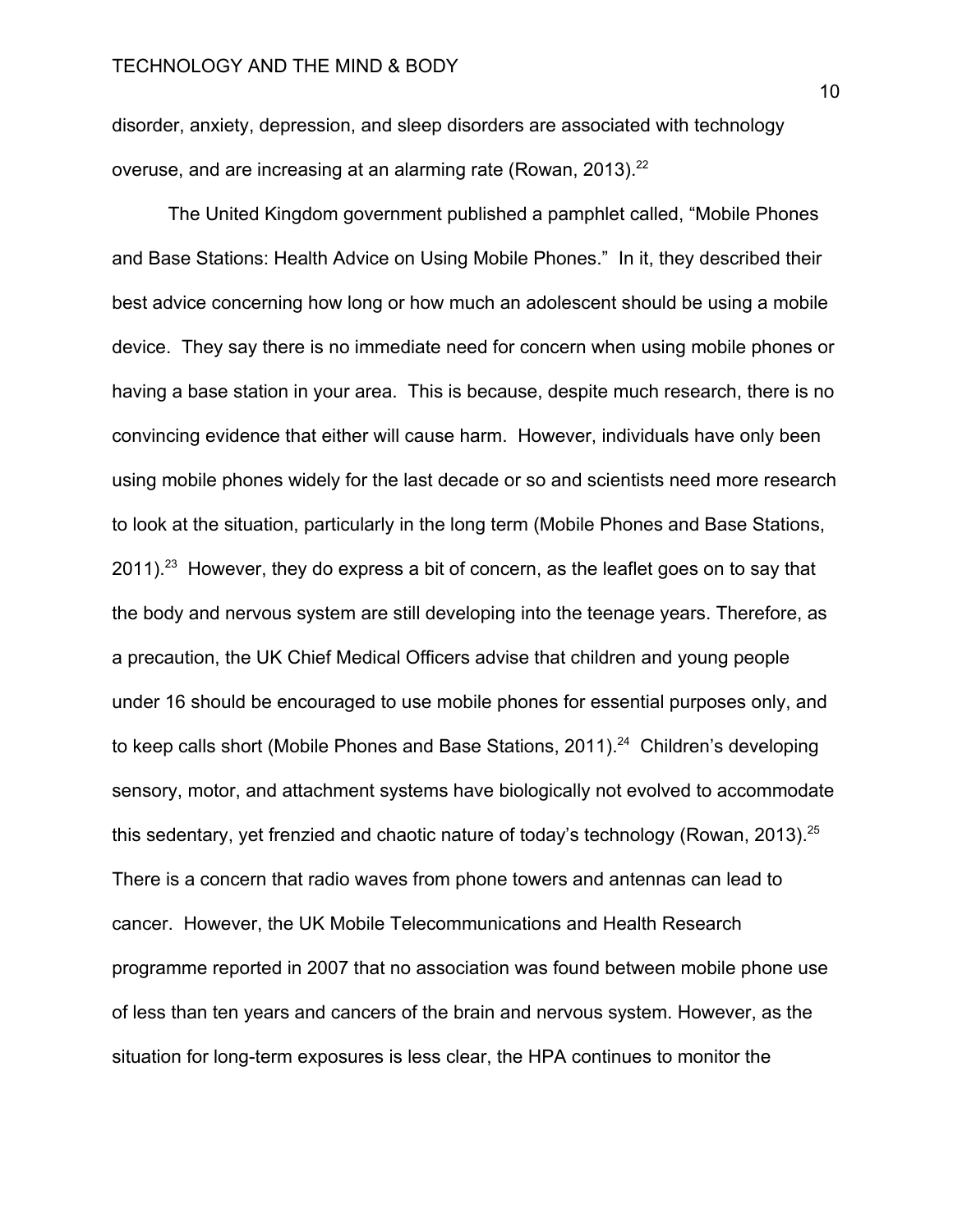scientific evidence (Mobile Phones and Base Stations, 2011).<sup>26</sup> Some people believe that mobile phones heat up the brain while using them against the ear, because of the phone screen, pixels, and electromagnetic waves that extend from the device. But, it was found that any increase in brain temperature that may occur from using a mobile phone close to the head is very small, well within the normal body heating from everyday activities such as exercise and is not considered by the WHO to be harmful to health (Mobile Phones and Base Stations, 2011).<sup>27</sup>

So, in conclusion, with all of these investigations underway, and countless others in the works or on the horizon, it is evident that there is worry within the scientific and health fields that different facets of mobile technology, such as radiation or other effects, could be a real issue as usage increases each year. Although scientists have not yet found concrete evidence on most issues, there are studies and research that are still ongoing because of how rapidly the Information and Technology age has come about. The first computer, known as the ENIAC, was produced in 1946 at the University of Pennsylvania, and occupied about 1,800 square feet and used about 18,000 vacuum tubes, weighing almost 50 tons (computerhope.com, 2017).<sup>28</sup> It took until 1973 for the first handheld, commercialized mobile phone to be produced, which weighed over two pounds and took ten hours to recharge, while having a talk time of just thirty minutes. This was around the same time (more specifically the 1970s - 1980s) when the modern internet was invented. The iPhone then came out in 2007, which only weighed 4.8 ounces, compared to the original mobile phone in 1973 which weighed over eight times more. The tablet computer was originally developed in 2000 by Bill Gates and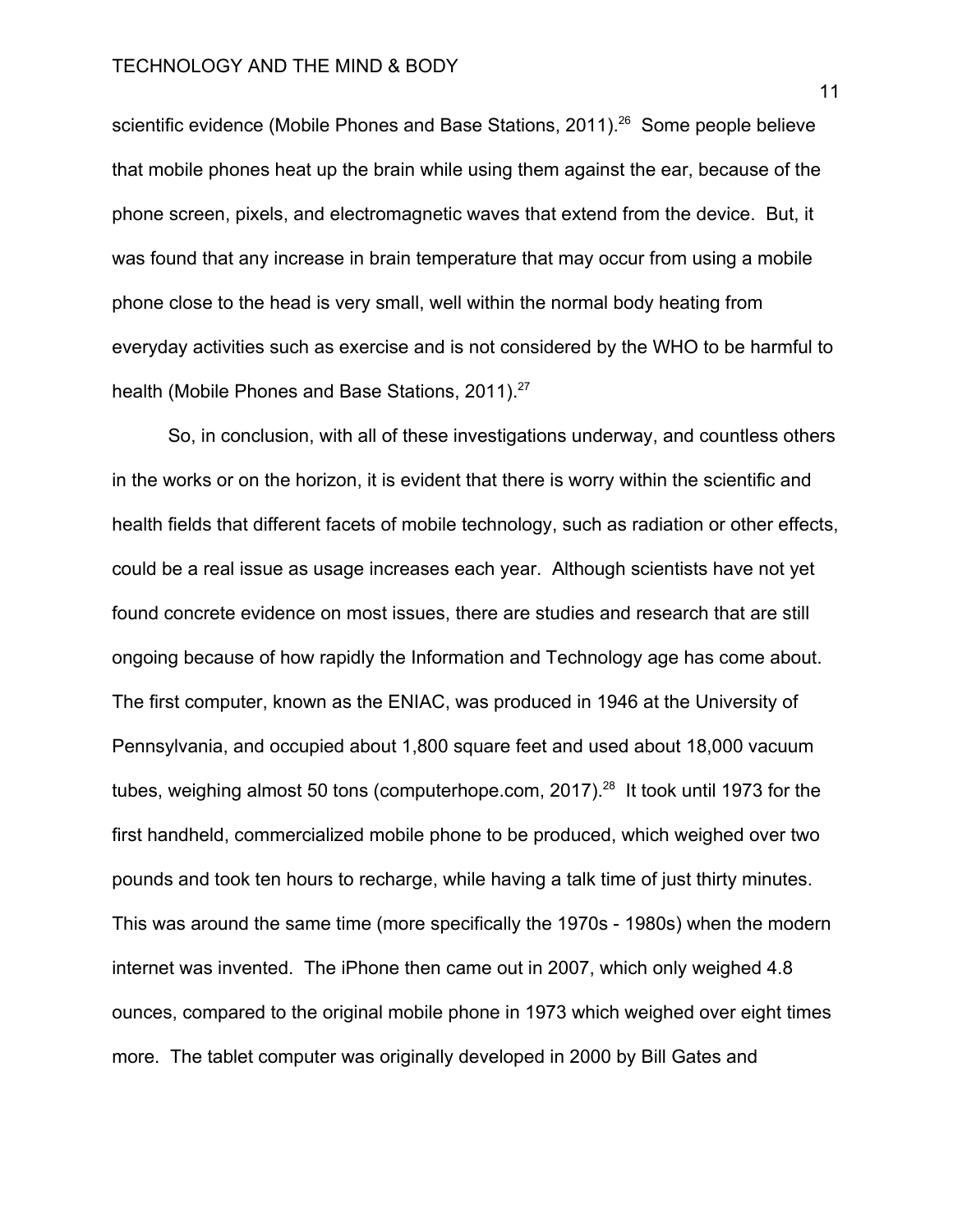Microsoft, but took off in 2010 with Apple's and Steve Jobs' iPad. Since the late 2010s, there have been fifteen different models of the iPhone released, (totaling over one billion sales), with each getting faster, more powerful, larger (screen), lighter, thinner, and more adapt to what is popular at the time. There have also been twelve models of the iPad released, (totaling over 250 million sales), continuing the same trend as the iPhone. As evidence suggests, technology is innovating and growing at an exponential rate in today's society. The world went from waiting twenty seven years between the first computer and the first cell phone, to having new smartphones and other devices being released annually. This rapid evolution is an exciting, but scary, thing. There have already been instances where technology has physically injured or killed consumers, including exploding hoverboards and Samsung Note 7's. However, problems such as these, which are seemingly the result of poor manufacturing, are nothing compared to what could happen in the sphere of mental and cognitive injuries. It is feared that too much exposure to electronics and their radioactivity could cause anything from stunted growth, brain tumors and cancers, and cognitive underdevelopment. So, there is a pressing need to seek out the truth of what impact, if any, being constantly wired and connected really has. The evidence of concern is overwhelming, with numerous studies being put in place, and even the United Kingdom government releasing statements and leaflets that outline the concern they have for the nation's youth, and other citizens, in regards to technology use. Overuse of technology, and the negatives that come with it, has even been recommended as a high priority by the World Health Organization (Toledano, 2015).<sup>29</sup> In the end, it is only a matter of time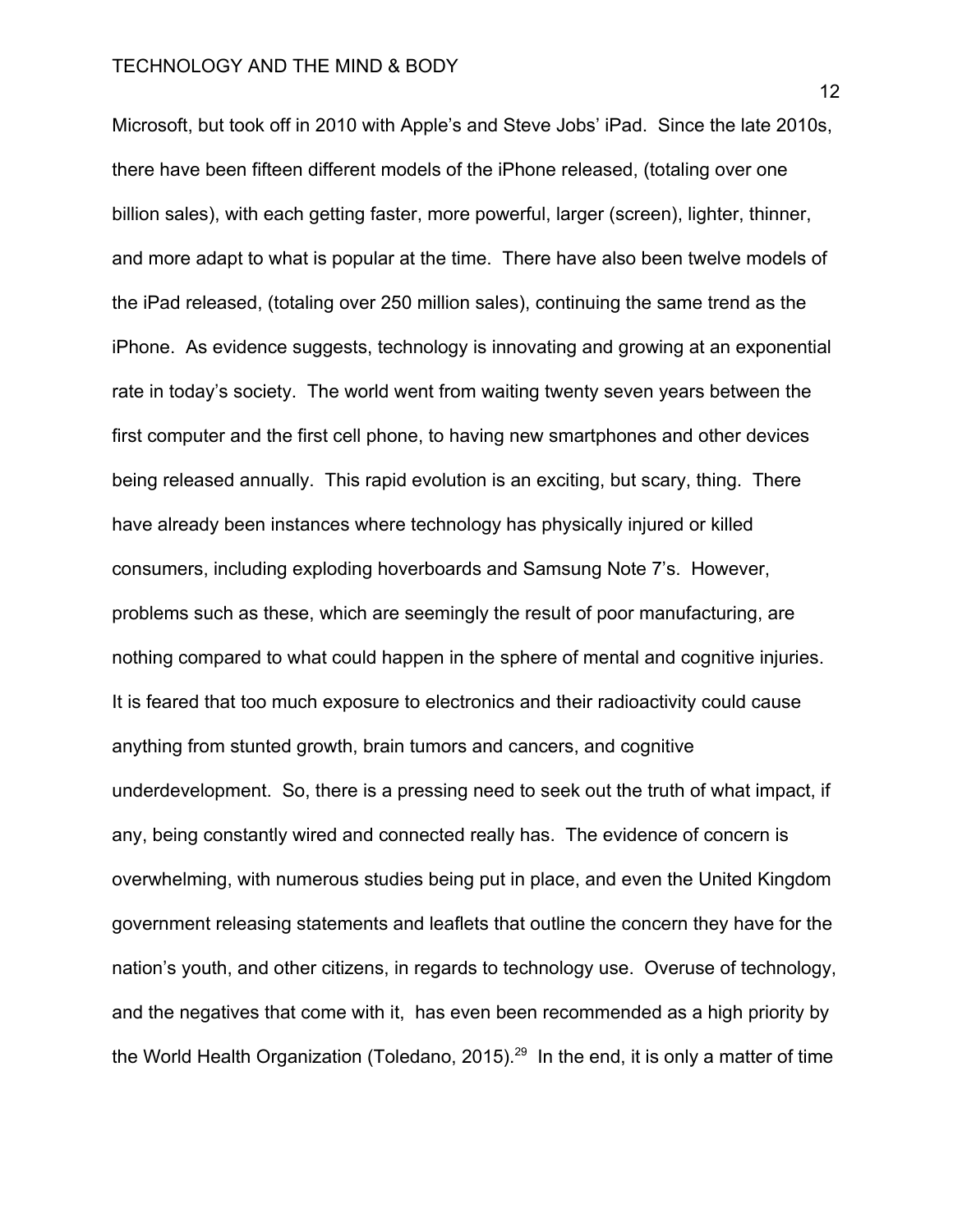before something groundbreaking occurs and the world has to change its habits

regarding the use of mobile phones and devices.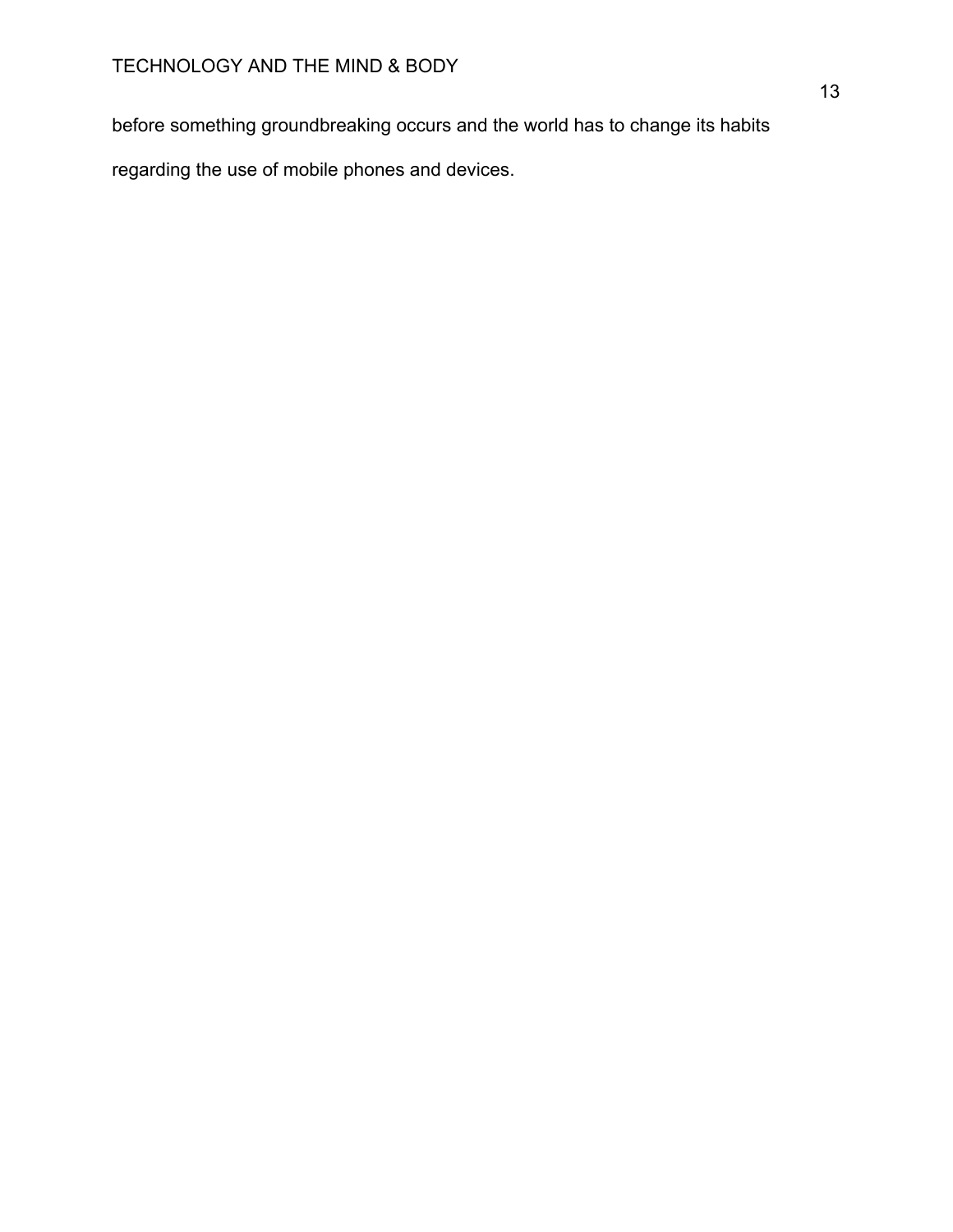# **Endnotes**

- 1. Stone Age. (n.d.). Retrieved April 21, 2017, from https://en.wikipedia.org/wiki/ Stone Age
- 2. 16th century. (n.d.). Retrieved April 21, 2017, from https://en.wikipedia.org/wiki/ 16th century
- 3. 18th century. (n.d.). Retrieved April 21, 2017, from https://en.wikipedia.org/wiki/ 18th century
- 4. Industrial Revolution. (n.d.). Retrieved April 21, 2017, from https://en.wikipedia .org/wiki/Industrial\_Revolution
- 5. Information Age. (n.d.). Retrieved April 21, 2017, from https://en.wikipedia.org /wiki/Information\_Age
- 6. Kids Wireless Use Facts. (n.d.). Retrieved April 18, 2017, from http://www. growingwireless.com/get-the-facts/quick-facts
- 7. Walters, J. (2015, February 2). Tablets and Smartphones May Affect Social and Emotional Development, Scientists Speculate. *The Guardian*.
- 8. Glatter, M. R. (2014, May 19). Can Smartphones Adversely Affect Cognitive Development In Teens? Retrieved April 22, 2017, from https://www.forbes.com /sites/robertglatter/2014/05/19/can-smartphones-adversely-affect-cognitive-devel opment-in-teens/#66e833cf63bc
- 9. About the SCAMP Study. (n.d.). Retrieved April 22, 2017, from http://www. scampstudy.org/about/
- 10.Ibid
- 11.Ibid
- 12.Ibid
- 13.Ibid
- 14.New U.K. Mobile Phone Research Initiative. (n.d.). Retrieved April 19, 2017, from https://www.bems.org/node/883
- 15.Ibid
- 16.Toledano, M. B. (2015). Cohort Profile: UK COSMOS—a UK Cohort for Study of Environment and Health. *International Journal of Epidemiology*.
- 17.Ibid
- 18.Ibid
- 19.Ibid
- 20.Rowan, C. (2013, May 29). The Impact of Technology on the Developing Child. *Huffington Post*.
- 21.Ibid
- 22.Ibid
- 23.U. (n.d.). *Mobile Phones and Base Stations: Health Advice on Using Mobile Phones* [Pamphlet]. UK Government.
- 24.Ibid
- 25.Rowan, C. (2013, May 29). The Impact of Technology on the Developing Child. *Huffington Post*.
- 26.U. (n.d.). *Mobile Phones and Base Stations: Health Advice on Using Mobile Phones* [Pamphlet]. UK Government.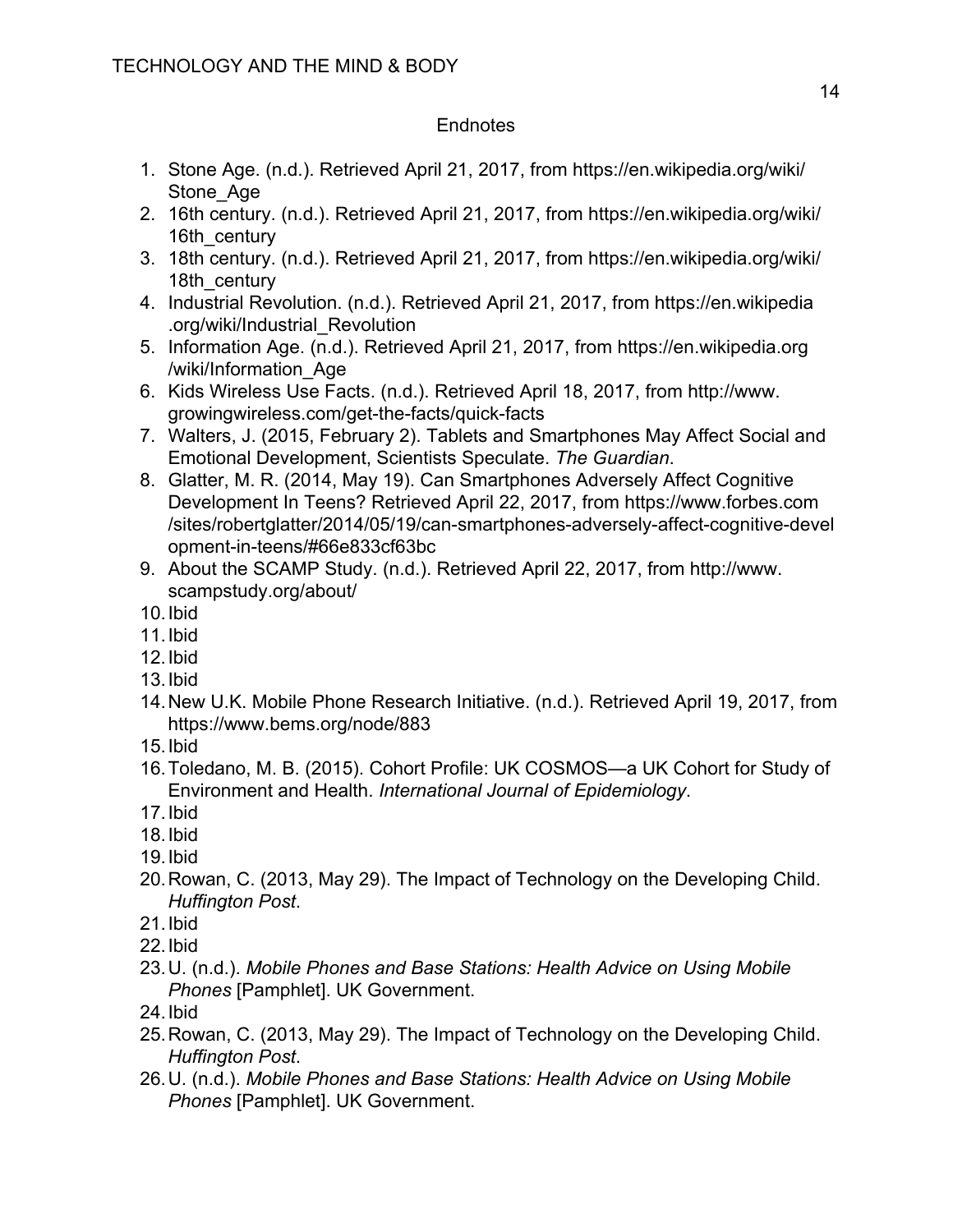- 27.Ibid
- 28.When Was the First Computer Invented? (n.d.). Retrieved April 23, 2017, from http://www.computerhope.com/issues/ch000984.htm
- 29.Toledano, M. B. (2015). Cohort Profile: UK COSMOS—a UK Cohort for Study of Environment and Health. *International Journal of Epidemiology*.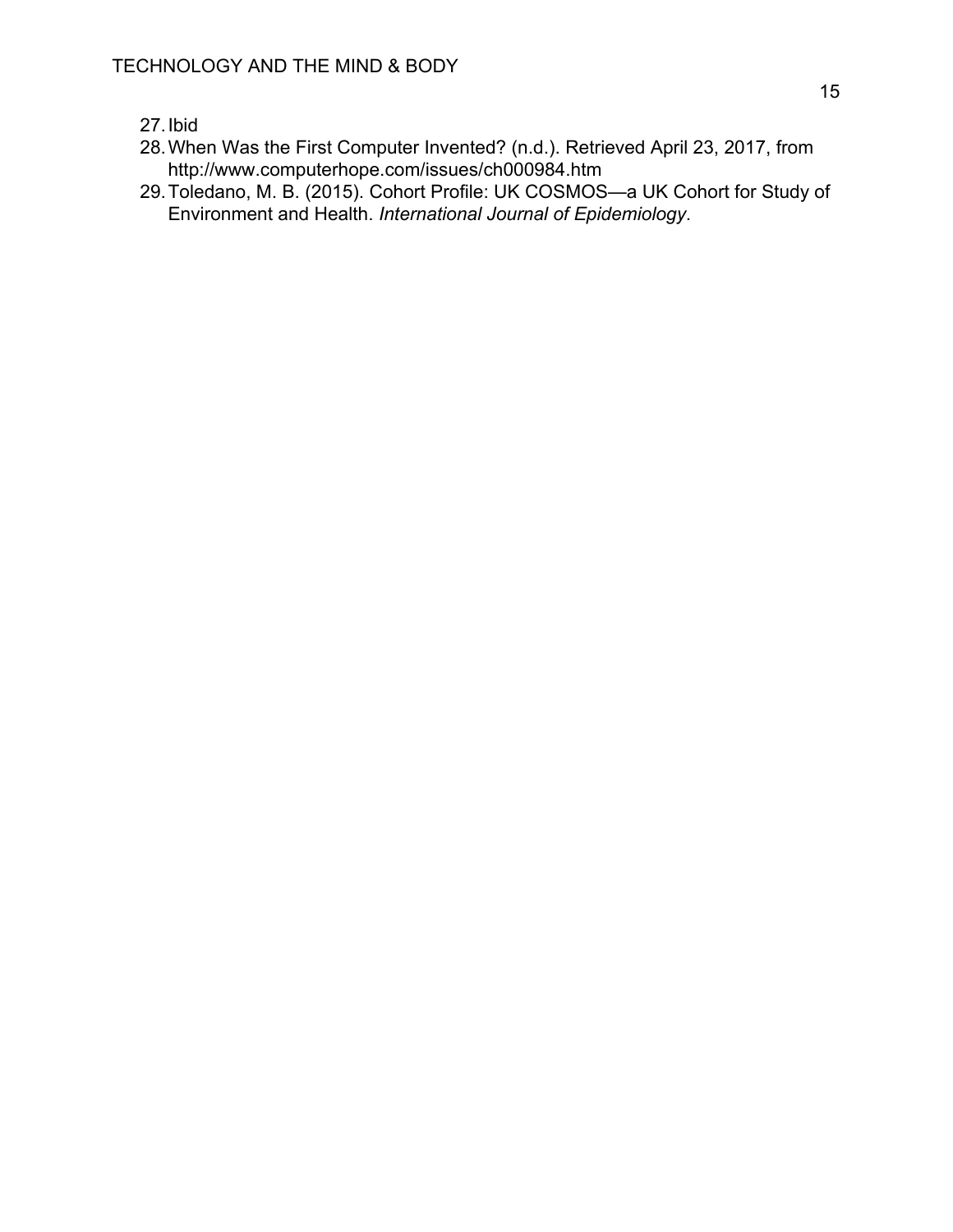## Works Cited

- 16th century. (n.d.). Retrieved April 21, 2017, from https://en.wikipedia.org/wiki/ 16th century
- 18th century. (n.d.). Retrieved April 21, 2017, from https://en.wikipedia.org/wiki/ 18th century
- About the SCAMP Study. (n.d.). Retrieved April 22, 2017, from http://www. scampstudy.org/about/

Glatter, M. R. (2014, May 19). Can Smartphones Adversely Affect Cognitive

Development In Teens? Retrieved April 22, 2017, from https://

www.forbes.com/sites/robertglatter/2014/05/19/can-smartphones-a

dversely-affect-cognitive-development-in-teens/#66e833cf63bc

- Industrial Revolution. (n.d.). Retrieved April 21, 2017, from https://en.wikipedia.org/wiki/ Industrial\_Revolution
- Information Age. (n.d.). Retrieved April 21, 2017, from https://en.wikipedia.org/wiki/ Information\_Age
- Kids Wireless Use Facts. (n.d.). Retrieved April 18, 2017, from http://www. growingwireless.com/get-the-facts/quick-facts
- New U.K. Mobile Phone Research Initiative. (n.d.). Retrieved April 19, 2017, from https://www.bems.org/node/883
- Rowan, C. (2013, May 29). The Impact of Technology on the Developing Child. *Huffington Post*.